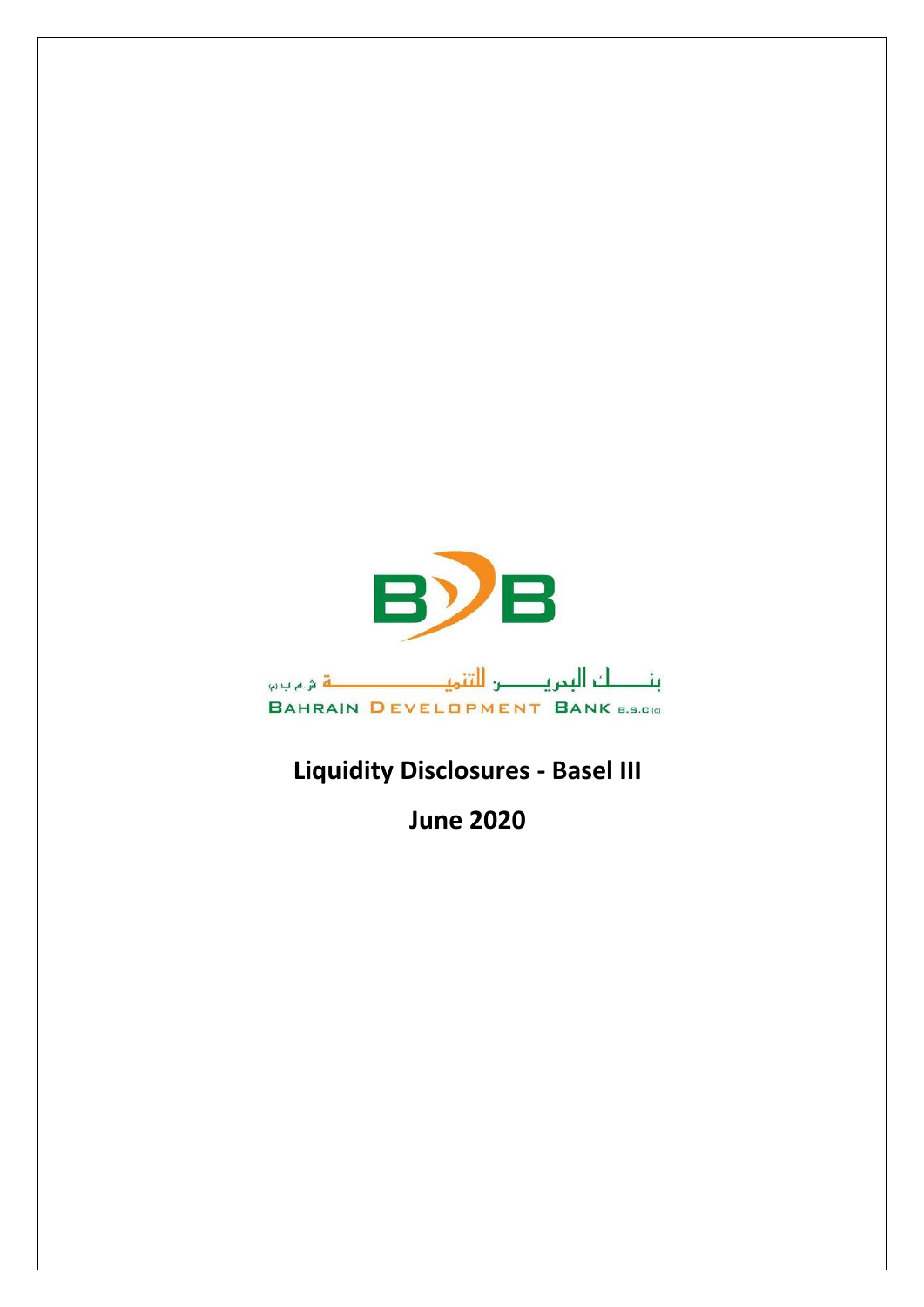## **Consolidated Liquidity Coverage Ratio – June 2020**

In August 2018, the Central Bank of Bahrain (CBB) issued its regulations on Liquidity Risk Management (LM). Amongst other things, the LM regulations mandate banks to implement Liquidity Coverage Ratio (LCR) by end of June 2019. The main objective of the LCR is to promote short-term resilience of the liquidity risk profile of banks by ensuring that they have sufficient level of high-quality liquid assets (HQLAs) to honour net cash outflows and survive a significant stress scenario lasting for a period of up to 30 days. As per CBB LM regulations, banks must meet the minimum LCR of not less than 100 percent daily.

The below table provides information on BDB's Consolidated LCR for the quarter ended 30<sup>th</sup> June 2020.

| (In BD 000')                      |                                                                       |                         |                             |  |  |  |  |  |
|-----------------------------------|-----------------------------------------------------------------------|-------------------------|-----------------------------|--|--|--|--|--|
| <b>Consolidated LCR</b>           |                                                                       | <b>Total Unweighted</b> | <b>Total Weighted Value</b> |  |  |  |  |  |
|                                   |                                                                       | Value (average)         | (average)                   |  |  |  |  |  |
|                                   |                                                                       |                         |                             |  |  |  |  |  |
| <b>HIGH-QUALITY LIQUID ASSETS</b> |                                                                       |                         |                             |  |  |  |  |  |
| $\mathbf{1}$                      | <b>Total HQLA</b>                                                     |                         | 45,867                      |  |  |  |  |  |
|                                   | <b>CASH OUTFLOWS</b>                                                  |                         |                             |  |  |  |  |  |
| $\overline{2}$                    | Retails Deposits and deposits from small business customers, of       |                         |                             |  |  |  |  |  |
|                                   | which:                                                                |                         |                             |  |  |  |  |  |
| 3                                 | <b>Stable Deposits</b>                                                |                         |                             |  |  |  |  |  |
| 4                                 | Less Stable Deposits                                                  | 1,074                   | 107                         |  |  |  |  |  |
| 5                                 | Unsecured wholesale funding, of which:                                |                         |                             |  |  |  |  |  |
| 6                                 | Operational deposits (all counterparties) and deposits in networks of |                         |                             |  |  |  |  |  |
|                                   | cooperative banks                                                     |                         |                             |  |  |  |  |  |
| $\overline{7}$                    | Non-operational deposits (all counterparties)                         | 15,202                  | 15,202                      |  |  |  |  |  |
| 8                                 | <b>Unsecured Debt</b>                                                 |                         |                             |  |  |  |  |  |
| 9                                 | Secured wholesale funding                                             |                         |                             |  |  |  |  |  |
| 10                                | Additional requirements, of which:                                    |                         |                             |  |  |  |  |  |
| 11                                | Outflows related to derivative exposures and other collateral         |                         |                             |  |  |  |  |  |
|                                   | requirements                                                          |                         |                             |  |  |  |  |  |
| 12                                | Outflows related to loss of funding on debt products                  |                         |                             |  |  |  |  |  |
| 13                                | Credit and liquidity facilities                                       |                         |                             |  |  |  |  |  |
| 14                                | Other contractual funding obligations                                 | 3,756                   | 3,756                       |  |  |  |  |  |
| 15                                | Other contingent funding obligations                                  | 1,422                   | 71                          |  |  |  |  |  |
| 16                                | <b>Total Cash Outflows</b>                                            |                         | 19,136                      |  |  |  |  |  |
|                                   | <b>CASH INFLOWS</b>                                                   |                         |                             |  |  |  |  |  |
| 17                                | Secured lending (eg reverse repos)                                    |                         |                             |  |  |  |  |  |
| 18                                | Inflows from fully performing exposures                               | 311                     | 155                         |  |  |  |  |  |
| 19                                | Other cash inflows                                                    | 8,036                   | 8,036                       |  |  |  |  |  |
| 20                                | <b>Total Cash Inflows</b>                                             | 8,347                   | 8,192                       |  |  |  |  |  |
| <b>Total Adjusted Value</b>       |                                                                       |                         |                             |  |  |  |  |  |
| 21                                | <b>TOTAL HQLA</b>                                                     |                         | 45,867                      |  |  |  |  |  |
| 22                                | <b>TOTAL NET CASH OUTFLOWS</b>                                        |                         | 10,945                      |  |  |  |  |  |
| 23                                | <b>LIQUIDITY COVERAGE RATIO (%)</b>                                   |                         | 419%                        |  |  |  |  |  |

As per the CBB LM module, the consolidated LCR of 419% reported above in line 23 is the simple average of daily LCR during Q2 2020.